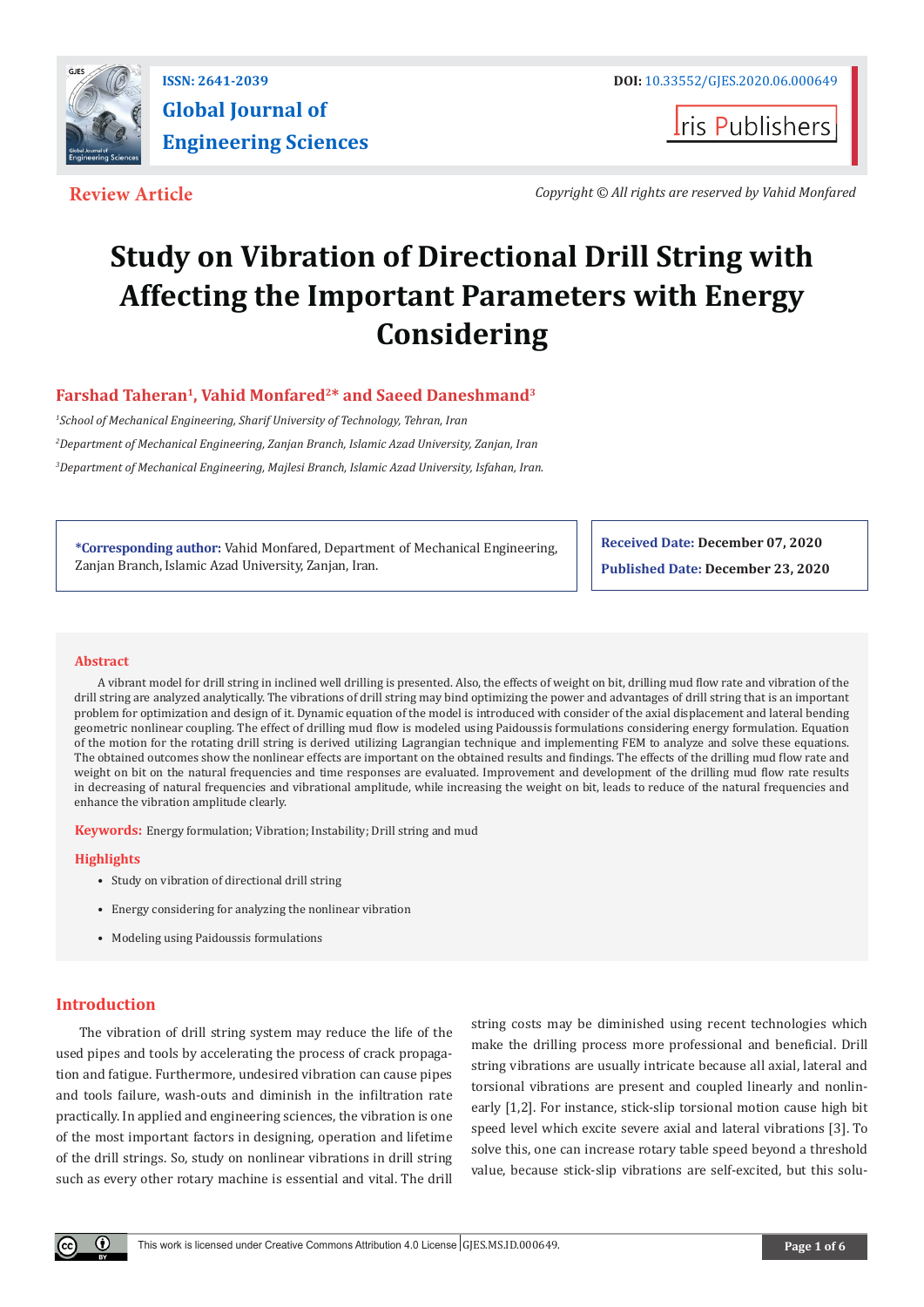tion may lead to lateral problems [4]. These vibrations happen simultaneously and lead to early fatigue of tools, reduction of bit life, reduction of rate of penetration and abrasive wear of tubular, which make oil well drilling inefficient and costly. Furthermore, impacts with the borehole wall can form the over gauge hole or make problem with directional drilling [3,5]. Analyzing drill string's vibrations would help to have a design criterion for parameters in which drilling is stable and safe. Jansen [5,6] studied the transverse vibrations of drillstring caused by whirling considering contacts with the wellbore wall. Yigit and Christoforou [4,7,8] worked on dynamic models of nonrotating and rotating drill string. They studied coupled vibrations between axial-transverse and torsional-transverse using Lagrangian formulation and the assumed modes method discretely. Some studies have been done on dynamic analysis of drill strings using FEM [9,10] and experimental method [11]. Many researches were performed about bending vibration and stability [12,13], modeling of mud [14] and modeling of rotating beam and its dynamics and other important researches [15-17], and vibrations in various systems [18] and complex variable method CVM [19]. Experimental and numerical investigation has been studied and analyzed to evaluate the effective geometrical parameters of the core on the overall sound level of transformers (nonlinear vibration) [18].

The original aim of this research work to introduce and analyze the nonlinear model and study on time response for a drill string system dynamic in an inclined well assuming mud flow rate by finite element method and energy considering. In the present paper the nonlinear formulation of the directional drilling dynamics is presented and analyzed with effects of the mud flow rate, WOB and angular velocity on the drill string stability and time response simultaneously.

#### **Material and Method**

Here, the general model of a drill string is introduced schematically (Figure 1). In which, each part of it like pipe or collar is supposed to be empty solid cylinder with identical cross section. The rotation speed is assumed to be constant. Also, gyroscopic moments owing to rotation of the drill string and transverse vibration are included through external virtual work terms generally. Drill string vibrations may be divided into three types, or modes: axial, torsional, and lateral (Figure 2). The destructive nature of each type of vibration is different [16,20].



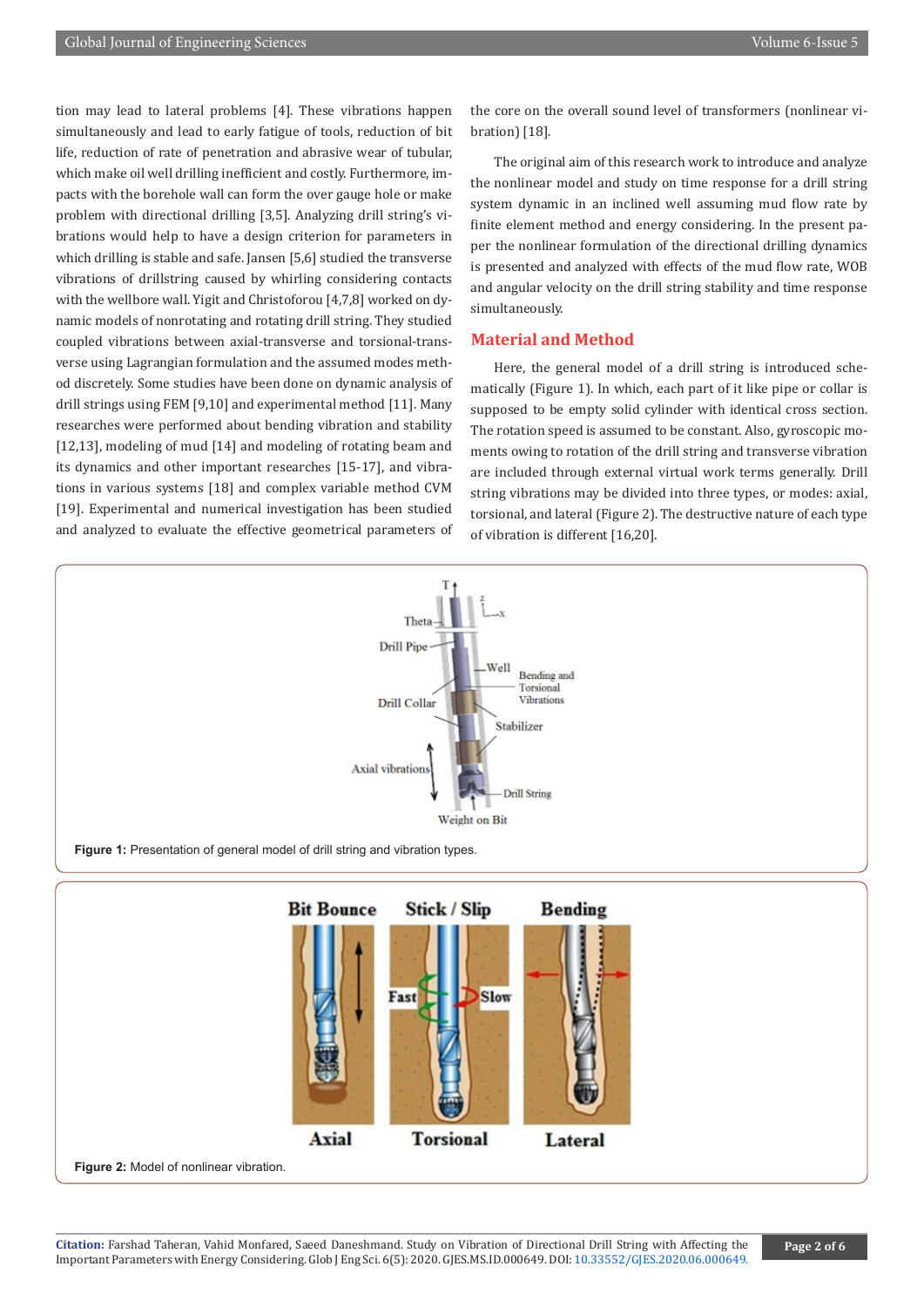The effect of drilling mud as an important factor on stability and vibration of drill string is less considered in the literature [16,20]. Weight on bit, drilling mud flow rate and angular velocity of rotating drill string are the most important factors in stability of drilling which are considered simultaneously in the present study. In this paper the eccentricity of drill string is omitted and the system is assumed to be balanced with neglecting the helical buckling.

#### **Formulation**

Here, the potential energy formulation is introduced as the following statically,

$$
\Pi_{ext} = -\int_{R} \rho b_{i} \dot{u}_{i} dV - \int_{\partial R_{i}} \sigma_{z}^{a} \dot{u}_{i} dS
$$
\n(1)

Next, the external virtual work over a virtual displacement rate field is statically,

$$
\delta W_{ext} = -\delta H_{ext} \quad (2)
$$

The principle of virtual work, then tells us that an elastic body is in equilibrium if and only if,

$$
\delta\!H=0\;\;\left(3\right)
$$

Where,

$$
\varPi=\varPi_{int}+\varPi_{ext}\;\;(4)
$$

In the state of the equilibrium, the displacement rate field makes the total potential energy stationary with respect to virtual displacements statically. It can further be shown that for the equilibrium to be stable, the total potential energy must be a minimum. If is a local minimum, so, for any nonzero virtual displacement rate field , must be positive. In addition, kinetic and potential energies of a rotating beam element with constant angular velocity are introduced as the following,

$$
T = \frac{1}{2} \int_{X_e}^{X_e + L_e} (\rho_d A_e V_{Ge}^2 + J_{el} \dot{\vec{\theta}}_2 + (J_{el} + J_{e2}) \dot{\vec{\theta}}_3) dx
$$
 (5)

Where ρ\_d is the mass density of the drill string, L\_e is the length of the element whether in drill pipe or drill collar, x\_e is the global coordinate of the first node of element, A\_e is the element cross-sectional area. V\_Ge is the magnitude of the mass center velocity of an element. Considering strain energy because of transverse and axial deformation, the potential energy of an element of drill string is presented as follows,

$$
U_{e} = \frac{1}{2} \int_{x_{e}}^{x_{e} + t_{e}} \left( E I_{e} (v^{*2} + w^{*2}) + E A_{e} (u^{+} + \frac{1}{2} v^{2} + \frac{1}{2} w^{2}) - \left( P + A_{e} (\rho_{d} - \rho_{m}) g \right) (L - x) \cos \alpha \left( u^{+} + \frac{1}{2} v^{2} + \frac{1}{2} w^{2} \right) + 2 A_{e} (\rho_{d} - \rho_{m}) g \sin \alpha w \right) dx
$$
 (6)

Also, the virtual work done by external forces and gyroscopic moments can be given as follows,

$$
\delta W{=}\delta W_{\rm F}{+}\delta W_{\rm gs}\quad (7)
$$

Where  $\delta W_{_{\rm F}}$ ,  $\delta W_{_{\rm gs}}$  are the virtual works due to drilling mud forc-

es and gyroscopic moments respectively. Whenever the axis about which a body is spinning is rotating about another axis gyroscopic moments occur.

$$
\delta \mathbf{W}_{gs} = 2\rho_d \Omega \int_{X_e}^{X_e + L_e} I_e(\mathbf{w}^{\mathbf{v}} \delta V - \mathbf{V}^{\mathbf{v}} \delta w) dx \quad (8)
$$

Works done by these external forces are calculated in 3 directions by use of the following equations,

$$
(\delta W_{F_X})_e = \int_{X_e}^{X_e + L_e} F_X(\delta u) dx \qquad (9)
$$

$$
(\delta W_{F_Y})_e = \int_{X_e}^{X_e + L_e} F_Y(\delta u) dx \qquad (10)
$$

$$
(\delta \mathbf{W}_{F_Z})_e = \int_{X_e}^{X_e + L_e} F_Z(\delta u) dx \qquad (11)
$$

Also, complex variable method CVM may be beneficial for analyzing the energy problems, as the following [19],

$$
U=u_i+ w_j
$$
 (12)

#### **Results and Discussion**

After finalizing equations of motion and stability analyses, using some illustrative examples, formulations will be checked. Assuming no deviation angle (Theta=0), no rotational speed ( $\omega$ =0), uniform cross section of the drill string, and also neglecting the effects of drilling mud ( $\rho_m$ =0) it can be modeled by a standing column with pin boundary conditions affecting by its own weight aside of axial outer force which is studied by Timoshenko. The values of a, b for a simply supported column are tabulated for theoretical and both linear and nonlinear finite element method with numbers of elements in Table 1. Note that index TH refers to theoretical results calculated by Timoshenko and FE refers to finite element results.

Reviewing results of Table 1 would show that linear finite element method does match theoretical results with a very good precision by very low number of elements. But nonlinear results show more error. Instability in drilling is usually caused by weight on bit and mud flow rate. Figures 3 & 5 show the behavior of "WOB" for different "Q's" that calculated in this article and determined theoretically. In Figure 5 stability threshold of drill string using linear and nonlinear theories in deviated wells are presented. In these figures the effect of the position of the stabilizer on stability threshold is demonstrated. In all figures, height of the neutral point which causes buckling is known as the critical height of neutral point and represented by (H). WOB force can be written as,

## $WOB=(\rho_{s}-\rho_{m})g((A_{out})_{e}-(A_{in})_{e})H(t)$  (13)

Lateral vibrations are the most destructive type of vibration and can create large shocks as the BHA impacts the wellbore wall.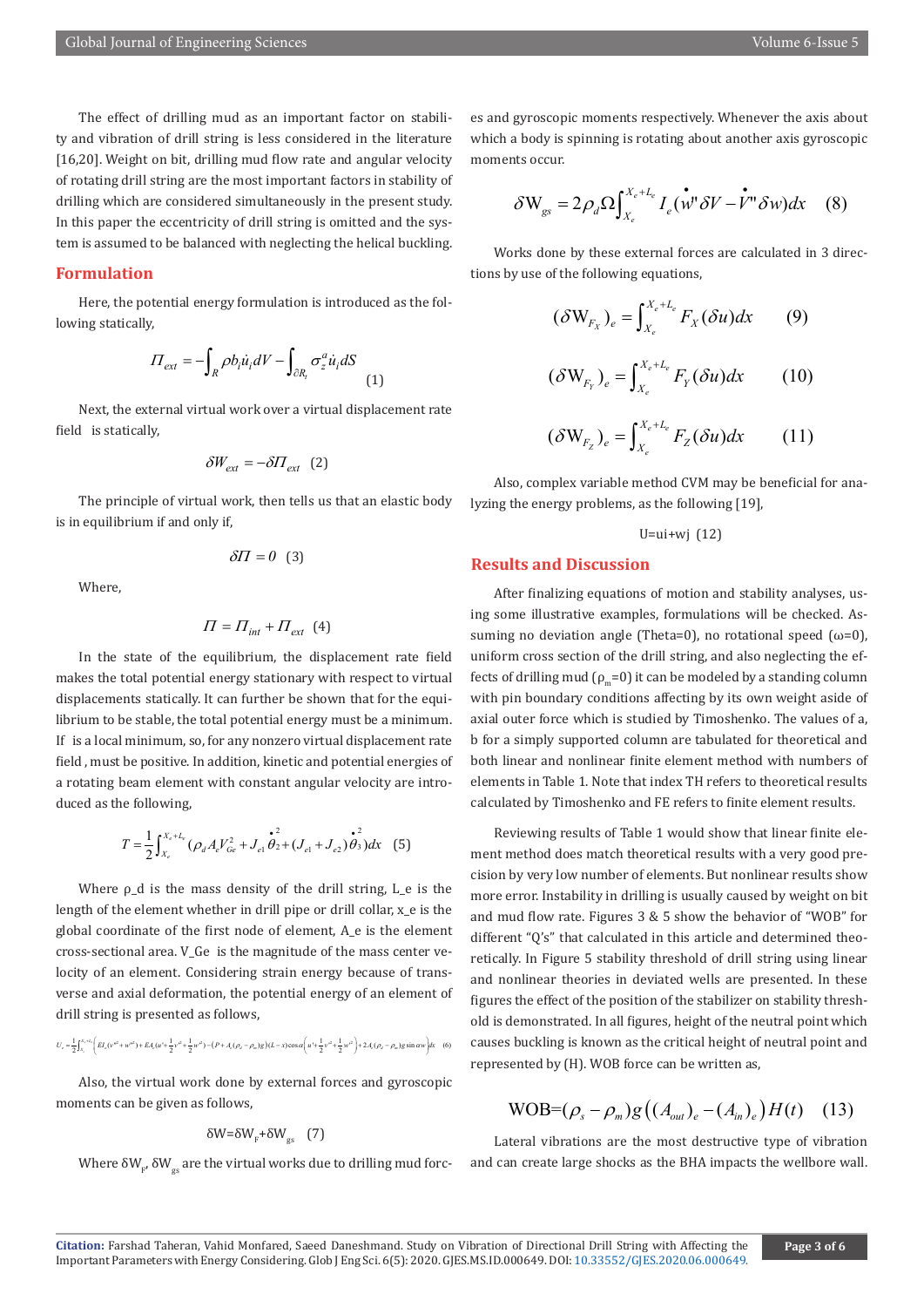The interaction between BHA and drill string contact points may, in certain circumstances, drive the system into backward whirl. Backward whirl is the most severe form of vibration, creating high-frequency large-magnitude bending moment fluctuations that result in high rates of component and connection fatigue. Imbalance in an assembly will cause centrifugally induced bowing of the drill string, which may produce forward whirl and result in one-sided wear of components (Figure 4) [20]. In these figures (Figures 3 & 5) each curve represents the stability criteria under which presents the safe design parameters. These figures indicate nonlinear terms play an important role in the stability threshold and cannot be neglected. Different positions of the stabilizer allow the designer to study the effect of the parameters on stability criteria. Stability threshold of criteria in limit will be the same as Paidoussis formulations. Time response and stability of the drill string is assumed employing FEM and effects of the drilling mud flow rate is investigated which acts like a damper. Because of deviation angle, weight of drill string causes deflection in the drill string which rotates and makes whirling in vibration. The obtained outcomes and results prove that the changes in weight on bit, mud flow rate, angular velocity and deviation angle are very vital because they affect on stability of the drill string.

**Table 1:** Comparison of critical compression axial load factor b by two theoretical and finite element method for same dimensions and weight (same a factor).

| $a_{\text{th}} = a_{\text{FE}}$ | 0.25     | 0.75  |          |          |
|---------------------------------|----------|-------|----------|----------|
| Linear analytic                 | 8.63     | 6.08  | 4.77     | $-0.657$ |
| Linear FE                       | 8.626    | 6.075 | 4.768    | $-0.661$ |
| Error of Linear FE              | $0.05\%$ | 0.08% | $0.04\%$ | $0.6\%$  |
| Non-linear FE                   | 8.636    | 6.169 | 4.935    | $-0.705$ |
| Error of Non-Linear FE          | 0.07%    | 1.46% | 3.46%    | 7.32%    |



**Figure 3:** Linear stability threshold of a deviated drill string with one stabilizer at xstab and parameters with length of 20 m for drill pipe and 100 m for drill collar and ω=200 rpm.

**Forward Synchronous Backward Figure 4:** BHA whirl [20].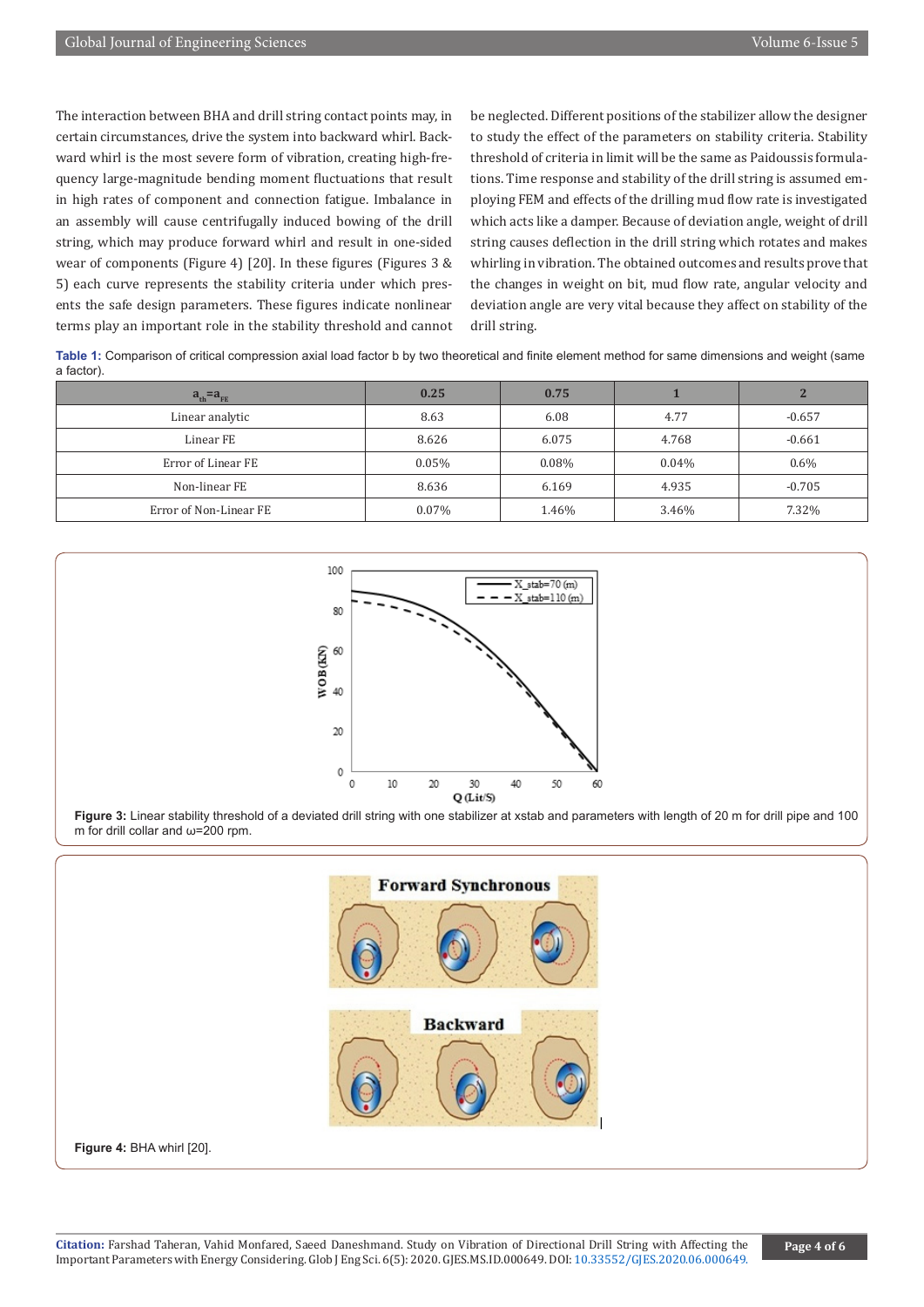

**Figure 5:** Non- Linear stability threshold of a deviated drill string with one stabilizer at xstab and parameters with length of 20 m for drill pipe and 100 m for drill collar and ω=200 rpm.

Natural frequencies are frequencies at which a structure likes to move and vibrate. Each natural frequency has an associated mode shape (Figure 6). If the structure is excited at one of its natural frequencies, then resonance is encountered, and large amplitude oscillations may result. The largest amplitude displacements tend to occur at the first (fundamental) natural frequency [20]. It is important to bear in mind that vibration models require inputs that are commonly unknown or not available in real time, including formation properties and heterogeneity, BHA component imbalance and orientation, BHA misalignment (bent collars), down hole damping, and the friction factor at contact points (transient models). Models

are also sensitive to hole diameter or stabilizer clearance. For these reasons, models are most powerful when used to compare the sensitivity of different BHA options to vibrations, and their accuracy improves when calibrated using offset well information and experiences. Because of the wide range of factors that influence vibration models, the models should be viewed as guidelines and used in conjunction with real-time measurements. Vibration models are a valuable tool as part of an engineered approach incorporating prejob analysis of offset well information, prejob modeling, real-time shock and vibration measurements, and postjob analysis and modeling, but it is important to understand their limitations [20].



#### **Conclusion**

Effects of mud flow rate, weight on bit, angular velocity and deviation angle on instability and time response of an inclined drill string were studied. In this problem using Lagrangian technique coupled potential and kinetic energies of drill string, are written in integral forms with energy considering. Also, FEM was employed to analyzing and formulations. In addition, angular velocity, mud flow rate and weight on bit are the major parameters affecting the instability of the drill string system. So, deviation angle causes stability criteria curvature to be lower logically. That is, the system is more susceptible to drill string parameters clearly. This occurrence is more vital when the nonlinear terms are supposed and considered. Finally, diminishing the weight on bit and enhancing the mud flow rate along with the deviation angle are resulted to the lesser natu